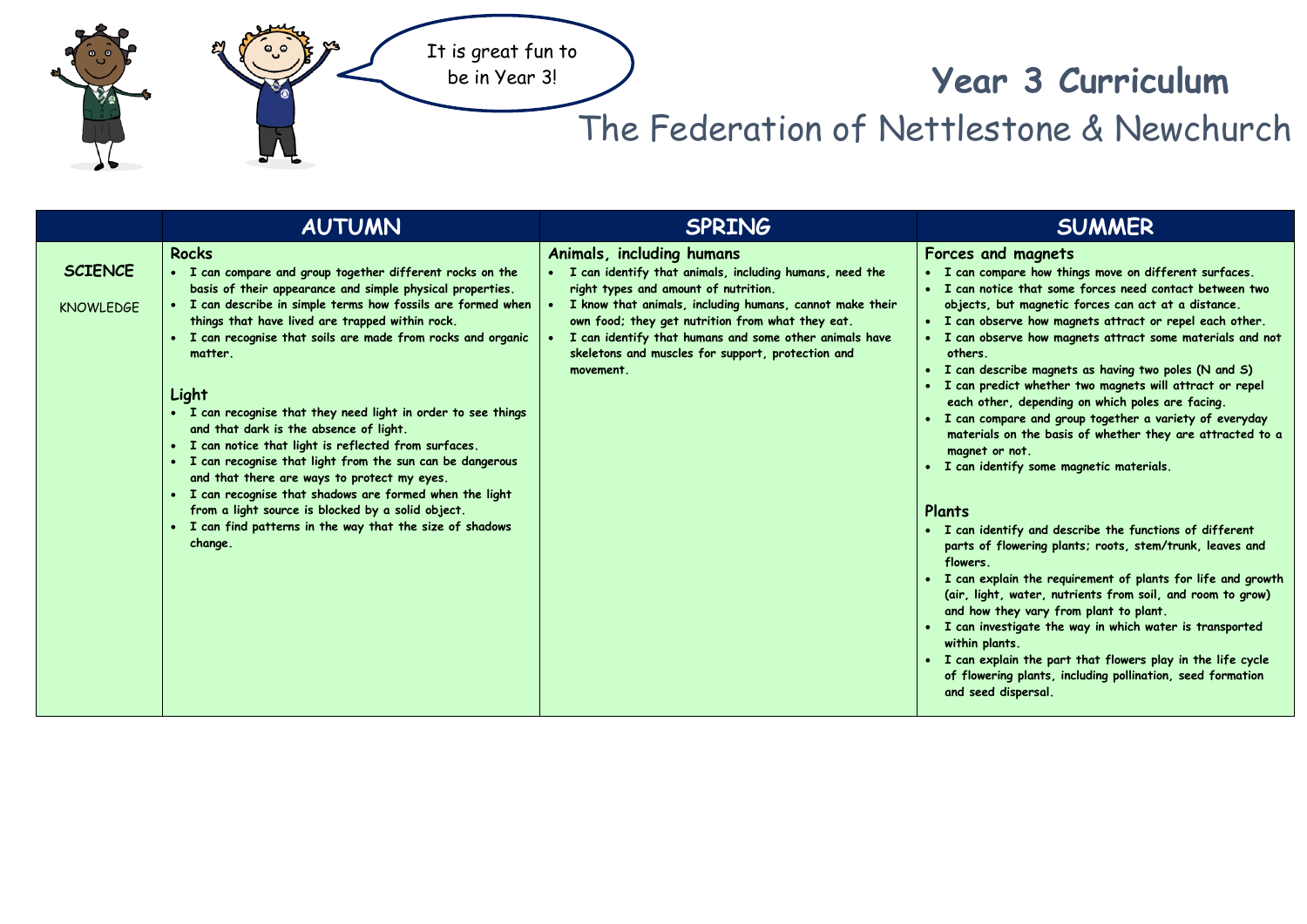| <b>WORKING</b><br><b>SCIENTIFICALLY</b><br>To be developed<br>across the year                                         | Planning<br>• I can raise my own relevant questions about the world around<br>me and use different types of scientific enquiries to answer<br>them<br>• I can start to make my own decisions about the most<br>appropriate type of scientific enquiry to answer the question<br>• I can set up simple practical enquiries, comparative and fair<br>tests<br>• I can recognise when a simple fair test is necessary and help<br>to set it up<br>• I can talk about criteria for grouping, sorting And classifying<br>and use simple keys<br>• I can recognise when and how secondary sources might help<br>to answer questions that cannot be answered through<br>practical investigations |                                         | Obtaining and presenting evidence<br>• I can make systematic and careful observations<br>. I can help to make decisions about what observations to make,<br>how long to make them for and the type of simple equipment<br>that might be used<br>. I can begin to look for naturally occurring patterns and<br>relationships and decide what data to collect to identify them<br>• I can take accurate measurements using standard units, using<br>a range of (new) equipment including thermometers<br>• I can gather, record, classify and present data from my<br>observations and measurements in a variety of ways<br>. I can record my findings using simple scientific language,<br>drawings, labelled diagrams, keys, bar charts and tables<br>. I can help to make decisions about how to analyse this data |                                                                                                                                                                                                                                                                                                                                                                                                                                                                                 | Considering evidence and evaluating<br>. I can, with help, look for changes, patterns, similarities and<br>difference in my data in order to draw simple conclusions and<br>answer questions<br>• I can use relevant simple scientific language to discuss my<br>ideas<br>• I can report on findings from enguiries, including oral and<br>written explanations, displays or presentations of results and<br>conclusions.<br>. I can, with help, identify new questions arising from the data,<br>make predictions for new values within or beyond the data I<br>have collected and find ways of improving what I have already<br>done |                                                                                                                                                                                                                                                                                         |
|-----------------------------------------------------------------------------------------------------------------------|-------------------------------------------------------------------------------------------------------------------------------------------------------------------------------------------------------------------------------------------------------------------------------------------------------------------------------------------------------------------------------------------------------------------------------------------------------------------------------------------------------------------------------------------------------------------------------------------------------------------------------------------------------------------------------------------|-----------------------------------------|---------------------------------------------------------------------------------------------------------------------------------------------------------------------------------------------------------------------------------------------------------------------------------------------------------------------------------------------------------------------------------------------------------------------------------------------------------------------------------------------------------------------------------------------------------------------------------------------------------------------------------------------------------------------------------------------------------------------------------------------------------------------------------------------------------------------|---------------------------------------------------------------------------------------------------------------------------------------------------------------------------------------------------------------------------------------------------------------------------------------------------------------------------------------------------------------------------------------------------------------------------------------------------------------------------------|----------------------------------------------------------------------------------------------------------------------------------------------------------------------------------------------------------------------------------------------------------------------------------------------------------------------------------------------------------------------------------------------------------------------------------------------------------------------------------------------------------------------------------------------------------------------------------------------------------------------------------------|-----------------------------------------------------------------------------------------------------------------------------------------------------------------------------------------------------------------------------------------------------------------------------------------|
| <b>HISTORY</b><br><b>KNOWLEDGE</b><br><b>SKILLS AND</b><br><b>UNDERSTANDING</b><br>To be developed<br>across the year | <b>Knowledge</b><br>A local history study - Carisbrooke<br>Castle<br>a study of a site dating from a period beyond<br>1066 that is significant in the locality.<br>Changes in Britain from the Stone<br>Age to the Iron Age<br>This could include:<br>• late Neolithic hunter-gatherers and early<br>farmers, e.g. Skara Brae<br>• Bronze Age religion, technology and travel,<br>e.g. Stonehenge<br>Iron Age hill forts: tribal kingdoms, farming, art<br>and culture                                                                                                                                                                                                                    | decades.<br>have happened.<br>happened. | <b>Chronological understanding</b><br>· I can describe events and periods using<br>the words: BC, AD and decade.<br>• I can use my mathematical skills to round<br>up time differences into centuries and<br>• I can describe events from the past using<br>dates when things happened.<br>• I can use a timeline within a specific time<br>in history to set out the order things may<br>. I can use my mathematical knowledge to<br>work out how long ago events would have                                                                                                                                                                                                                                                                                                                                       | Knowledge and interpretation<br>• I can appreciate that the early Brits<br>would not have communicated as we do or<br>have eaten as we do.<br>. I can simply explain what life would have<br>been like for the early settlers.<br>• I can recognise that Britain has been<br>invaded by several different groups over<br>time many of which would have fought<br>fiercely, using hand to hand combat.<br>• I can suggest why certain events happened<br>as they did in history. |                                                                                                                                                                                                                                                                                                                                                                                                                                                                                                                                                                                                                                        | <b>Historical enquiry</b><br>I can say how archaeologists help us<br>$\bullet$<br>understand more about what happened in<br>the past.<br>• I can use various sources of evidence to<br>answer questions.<br>• I can research a specific event from the<br>past and then write about it. |

|                                                                                                                                                                                                                                                                                                                                                                                                                                                                                                                                                                                                                                                                                                                                                                                                                                                                                                                                                                                                                                                   | <b>GEOGRAPHY</b> | LOCATIONAL AND PLACE<br><b>KNOWLEDGE</b>  | <b>HUMAN GEOGRAPHY</b><br>can describe how volcanoes have an : | PHYSICAL GEOGRAPHY<br>I can describe how volcanoes are | GEOGRAPHICAL ENQUIRY AND<br><b>FIELDWORK</b>                                                                                                                                                                                                                                                                 |
|---------------------------------------------------------------------------------------------------------------------------------------------------------------------------------------------------------------------------------------------------------------------------------------------------------------------------------------------------------------------------------------------------------------------------------------------------------------------------------------------------------------------------------------------------------------------------------------------------------------------------------------------------------------------------------------------------------------------------------------------------------------------------------------------------------------------------------------------------------------------------------------------------------------------------------------------------------------------------------------------------------------------------------------------------|------------------|-------------------------------------------|----------------------------------------------------------------|--------------------------------------------------------|--------------------------------------------------------------------------------------------------------------------------------------------------------------------------------------------------------------------------------------------------------------------------------------------------------------|
| I can describe how the legacy of Pompeii<br>I can describe how earthquakes are<br>maps to focus on Europe (including the<br>digital/computer mapping to locate<br>has generated tourism today.<br>created.<br>location of Russia) and North and South<br>I can explain how the lives of people<br>I can compare and contrast the physical<br>SKILLS AND<br>America, concentrating on their<br>features of a volcanic locality to the Isle<br>living in the Mediterranean would be<br>environmental regions, key physical and<br>and record the human and physical<br>UNDERSTANDING<br>different from my own.<br>of Wight.<br>human characteristics, countries and<br>I can locate the Mediterranean and<br>I can explain how the weather impacts on<br>major cities.<br>To be developed<br>explain why it is a popular holiday<br>tourism across Europe.<br>I can locate and name some of the world's<br>graphs, and digital technologies.<br>across the year<br>destination.<br>most famous volcanoes.<br>I can locate and name countries of the | <b>KNOWLEDGE</b> | I can locate the world's countries, using | impact on people's lives e.g. Pompeii.                         | created.                                               | I can use maps, atlases, globes and<br>countries and describe features studied.<br>I can use fieldwork to observe, measure<br>features in the local area using a range of<br>methods, including sketch maps, plans and<br>I can confidently use a range of maps and<br>images by using contents and indexes. |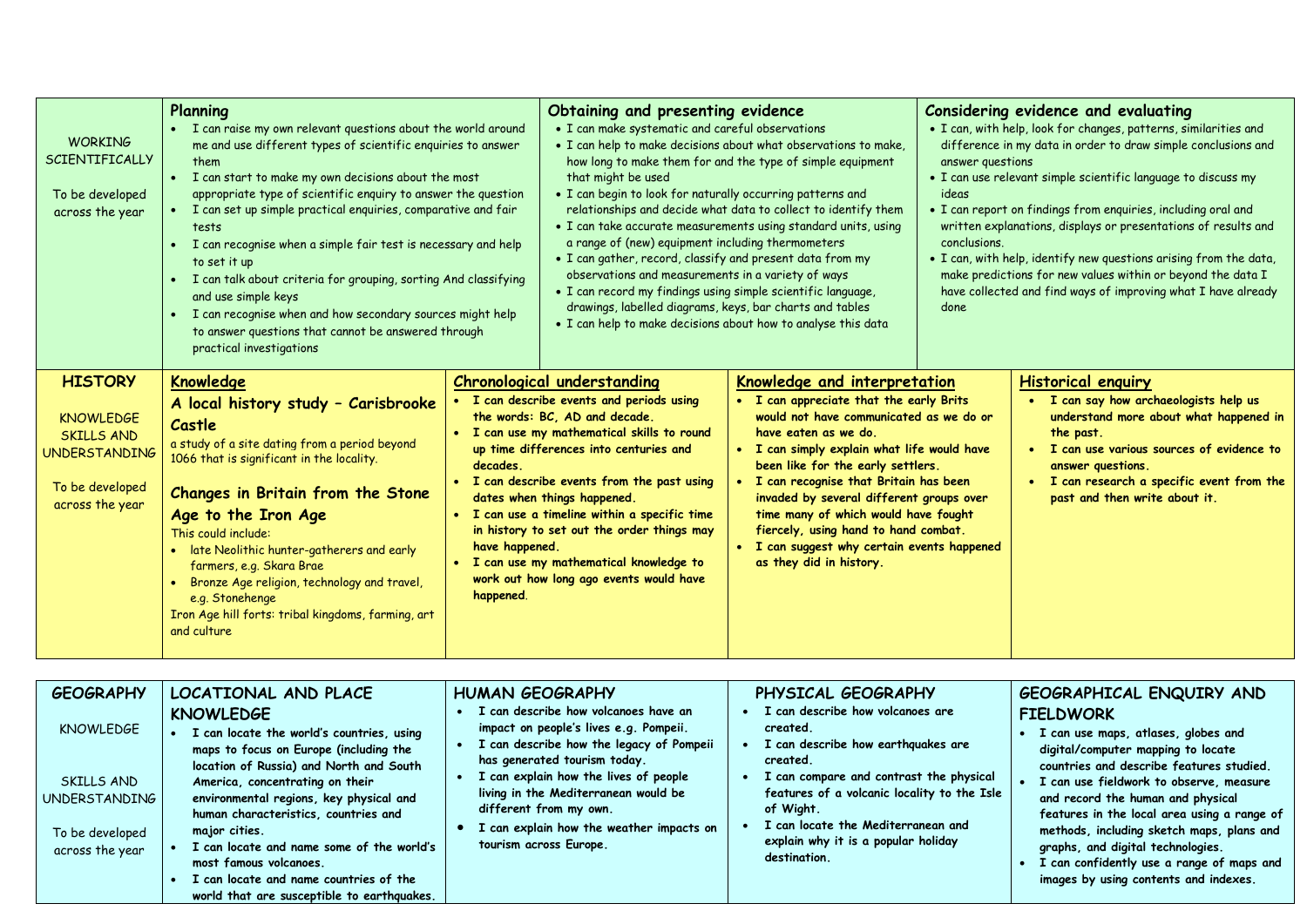|                                                                              | I can name and locate Mountain ranges in<br>$\bullet$<br>Europe including Europe's tallest mountain.<br>• I can locate and name many countries<br>that border the Mediterranean Sea.<br>• I can name and locate the capital cities<br>of many European countries. |                                                                                                                                                             | I can explain the weather variations<br>$\bullet$<br>according to season and country across<br>Europe.<br>• I can describe and understand key<br>aspects of physical geography, including:<br>mountains, volcanoes and earthquakes.                                                                      | • I can confidently use compass directions:<br>North; South; East and West to follow<br>and give directions to build knowledge of<br>the UK and wider world.<br>• I can use letter and number coordinates<br>to locate features on a map.<br>• I can draw a simple map of a familiar<br>short route using OS symbols.<br>• I can ask geographical questions about<br>places and environments and express<br>opinions.<br>I can make links to different observations<br>in the local area.<br>· I can use camera, video or audio to<br>gather appropriate data.<br>• I can draw a sketch map with simple<br>annotations showing physical and human<br>features of the local area.<br>• I can confidently ask questions to a range<br>of people.<br>· I can measure accurately using tally and<br>standard units.<br>• I can identify benefits and limitations of<br>data collection methods.<br>• I can present findings simply using maps,<br>graphs and digital technologies.<br>· I can reach a thoroughly described<br>conclusion to the fieldwork question or<br>prediction. |
|------------------------------------------------------------------------------|-------------------------------------------------------------------------------------------------------------------------------------------------------------------------------------------------------------------------------------------------------------------|-------------------------------------------------------------------------------------------------------------------------------------------------------------|----------------------------------------------------------------------------------------------------------------------------------------------------------------------------------------------------------------------------------------------------------------------------------------------------------|----------------------------------------------------------------------------------------------------------------------------------------------------------------------------------------------------------------------------------------------------------------------------------------------------------------------------------------------------------------------------------------------------------------------------------------------------------------------------------------------------------------------------------------------------------------------------------------------------------------------------------------------------------------------------------------------------------------------------------------------------------------------------------------------------------------------------------------------------------------------------------------------------------------------------------------------------------------------------------------------------------------------------------------------------------------------------------|
| ART AND<br><b>DESIGN</b><br>KNOWLEDGE.<br>SKILLS AND<br><b>UNDERSTANDING</b> | <b>USING MATERIALS</b><br>• I can use sketches to produce a final piece<br>of art<br>. I can use digital images and combine with<br>other media know how to use IT to create<br>art which includes their own work and that<br>of others                           | <b>DRAWING</b><br>• I can show facial expressions in art.<br>· I can use different grades of pencil to<br>shade and to show different tones and<br>textures | USE OF COLOUR,<br>PATTERN, TEXTURE, LINE,<br>FORM, SPACE & SHAPE<br>· I can create a background using a wash<br>· I can use a range of brushes to create<br>different effects in painting<br>• I can identify key visual elements e.g<br>colour, line, shape, space in my work and<br>the work of others | <b>RANGE OF ARTISTS</b><br>• I can identify the techniques used by<br>different artists.<br>• I can compare the work of different<br>artists<br>• I can recognise when art is from different<br>cultures<br>• I can recognise when art is from different<br>historical periods<br><b>FOCUS ON:</b><br>Rosseau<br>Julia Margot<br>Cameron (Photographer)<br><b>Madox Ford Brown</b><br>Giacommetti                                                                                                                                                                                                                                                                                                                                                                                                                                                                                                                                                                                                                                                                                |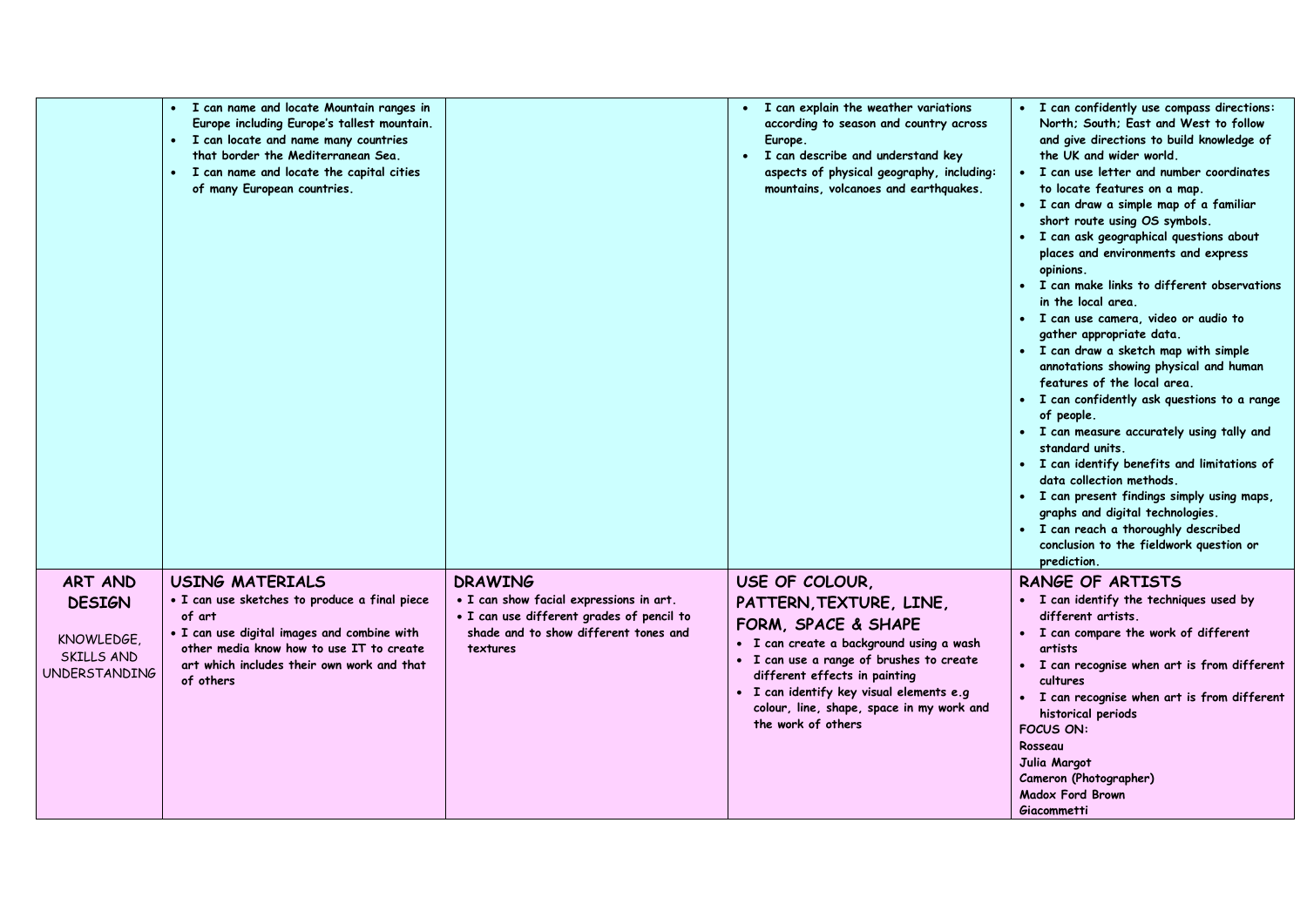| <b>DESIGN AND</b><br><b>TECHNOLOGY</b><br>KNOWLEDGE.<br><b>SKILLS AND</b><br><b>UNDERSTANDING</b>      | <b>DESIGN</b><br>I can research existing products<br>on the market.<br>• I can annotate my sketches and<br>expain my design, to say how it<br>is suitable for a specific<br>purpose.<br>I can make prototypes to<br>$\bullet$<br>explain ideas to see if they<br>work.                                                               | <b>MAKING</b><br>. I can follow plans, choosing the<br>right equipment and materials.<br>• I can select the most appropriate<br>tools and techniques for a given<br>task.<br>• I can make a product which uses<br>mechanical components.<br>• I can work accurately to<br>measure, make cuts and make<br>holes.<br>. I can make a porotype to refine<br>techniques. |                   | <b>EVALUATING</b><br>• I can explain how to improve my<br>finished model.<br>I can explain why my product                                                                                                                                                                                                     | has or has not been successful.                          | structure.<br>$\bullet$<br>$\bullet$ | <b>TECHNICAL KNOWLEDGE</b><br>• I can say how to strengthen a<br>product by stiffening a given<br>part or reinforce a part of the<br>I can use a simple IT<br>programme within the design.<br>I can discuss famous<br>inventors/designers. | <b>FOOD TECHNOLOGY</b><br>• I can describe how food<br>ingredients come together.<br>I can weigh out ingredients<br>and follow a given recipe.<br>I can talk about which food is<br>healthy and which food is not.<br>I can say when food is ready<br>for harvesting. |
|--------------------------------------------------------------------------------------------------------|--------------------------------------------------------------------------------------------------------------------------------------------------------------------------------------------------------------------------------------------------------------------------------------------------------------------------------------|---------------------------------------------------------------------------------------------------------------------------------------------------------------------------------------------------------------------------------------------------------------------------------------------------------------------------------------------------------------------|-------------------|---------------------------------------------------------------------------------------------------------------------------------------------------------------------------------------------------------------------------------------------------------------------------------------------------------------|----------------------------------------------------------|--------------------------------------|--------------------------------------------------------------------------------------------------------------------------------------------------------------------------------------------------------------------------------------------|-----------------------------------------------------------------------------------------------------------------------------------------------------------------------------------------------------------------------------------------------------------------------|
| <b>MUSIC</b><br>KNOWLEDGE.<br>SKILLS AND<br><b>UNDERSTANDING</b><br>To be developed<br>across the year | COMPOSE, USE AND UNDERSTAND<br>I can use different elements in my compositions.<br>$\bullet$<br>I can create repeated patterns with different<br>instruments.<br>I can compose melodies and songs.<br>I can create accompaniments for tunes.<br>$\bullet$<br>I can combine different sounds to create a specific mood<br>or feeling. | dislike.<br>composer.                                                                                                                                                                                                                                                                                                                                               |                   | LISTENING AND APPRECIATING<br>• I can improve my work and explain how it has improved.<br>• I can use musical words (the dimensions of music) to<br>describe a piece of music and compositions.<br>• I can use musical words to describe what I like and<br>• I can recognise the work of at least one famous |                                                          |                                      | <b>PERFORMING</b><br>• I can sing in tune using expression.<br>own part.<br>tuned percussion and maintain my own part.<br>• I can begin to read simple musical notation.                                                                   | SINGING, PLAYING AND INSTRUMENT AND<br>• I can control my voice when I am singing to maintain my<br>. I can play clear notes on instruments e.g. recorder and                                                                                                         |
| Suggested<br>Charanga Units                                                                            | Autumn 1 Charanga<br>Autumn <sub>2</sub><br>UNIT 1 Let Your Spirit Fly<br>The interrelated dimensions of music should be referred to throughout - pitch (high or low notes); duration (long or short notes); tempo (fast or slow) and dynamics (loud or quiet); structure (order of sections of                                      | Performance -sing and play -<br>Christmas Carol Concert                                                                                                                                                                                                                                                                                                             | Spring 1 Charanga | Recorder - Blown Away Book 1                                                                                                                                                                                                                                                                                  | Spring 2<br>Performance - singing<br>Year 3/4 Production |                                      | Summer 1<br>The Orchestra - The Music<br>of Mozart                                                                                                                                                                                         | Summer 2 Charanga<br>UNIT 3 Three Little Birds OR<br>UNIT 5 Bringing Us Together                                                                                                                                                                                      |

**music e.g. verse, chorus, verse); timbre (quality of sound e.g. a reedy or woolly sound)**

| <b>COMPUTING</b>                                            | MULTIMEDIA TEXT AND                                                                                                                                                                                                                                                                                                                                                                                                                                                                              | TECHNOLOGY IN OUR LIVES                                                                                                                                                                                                                                                                                                                                                            | CODING AND PROGRAMMING                                                                                                                                                                                                                                                                                                                                                                                                                                      | <b>ONLINE SAFETY</b>                                                                                                                                                                                                                                                                                                                                                                   |
|-------------------------------------------------------------|--------------------------------------------------------------------------------------------------------------------------------------------------------------------------------------------------------------------------------------------------------------------------------------------------------------------------------------------------------------------------------------------------------------------------------------------------------------------------------------------------|------------------------------------------------------------------------------------------------------------------------------------------------------------------------------------------------------------------------------------------------------------------------------------------------------------------------------------------------------------------------------------|-------------------------------------------------------------------------------------------------------------------------------------------------------------------------------------------------------------------------------------------------------------------------------------------------------------------------------------------------------------------------------------------------------------------------------------------------------------|----------------------------------------------------------------------------------------------------------------------------------------------------------------------------------------------------------------------------------------------------------------------------------------------------------------------------------------------------------------------------------------|
| KNOWLEDGE,<br>SKILLS AND<br><b>UNDERSTAN</b><br><b>DING</b> | <b>IMAGES</b><br><b>Word Processing Skills</b><br>I can use basic computer skills.<br>I can change the case of text.<br>I can align text.<br>I can use bullets and numbering.<br>I can use the <ctrl> key<br/>I can insert and format text boxes.<br/>Drawing &amp; Desktop Publishing<br/>I can draw with different shapes and lines.<br/>I can order and group objects.<br/>I can manipulate shapes and lines.<br/>I can recognise effective layout.<br/>I can combine text and images.</ctrl> | Internet Research and Communication<br>I can identify how word order affects<br>search results.<br>I can explain how searches return results<br>I can save and share webpages.<br>I can identify the ways, and investigate<br>how, we communicate online.<br>I can explain how to stay safe when<br>communicating online.<br>I can explain why I need to be responsible<br>online. | Programming Turtle Logo and Scratch<br>• I can create and debug an algorithm using<br>the move, rotate and repeat commands.<br>I can create and debug algorithms using<br>penup and pendown.<br>$\bullet$ I can create and debug algorithms that<br>draw regular polygons.<br>• To create and debug algorithms that draw<br>shapes.<br>To create and debug algorithms that draw<br>regular polygons.<br>To create and debug algorithms to draw<br>patterns. | I know what cyberbullying is and how to<br>address it.<br>I understand how websites use<br>advertisements to promote products.<br>I can create strong passwords and<br>understand privacy settings.<br>I can safely send and receive emails.<br>I can explore different ways children can<br>communicate online.<br>I can use knowledge about online safety to<br>plan a party online. |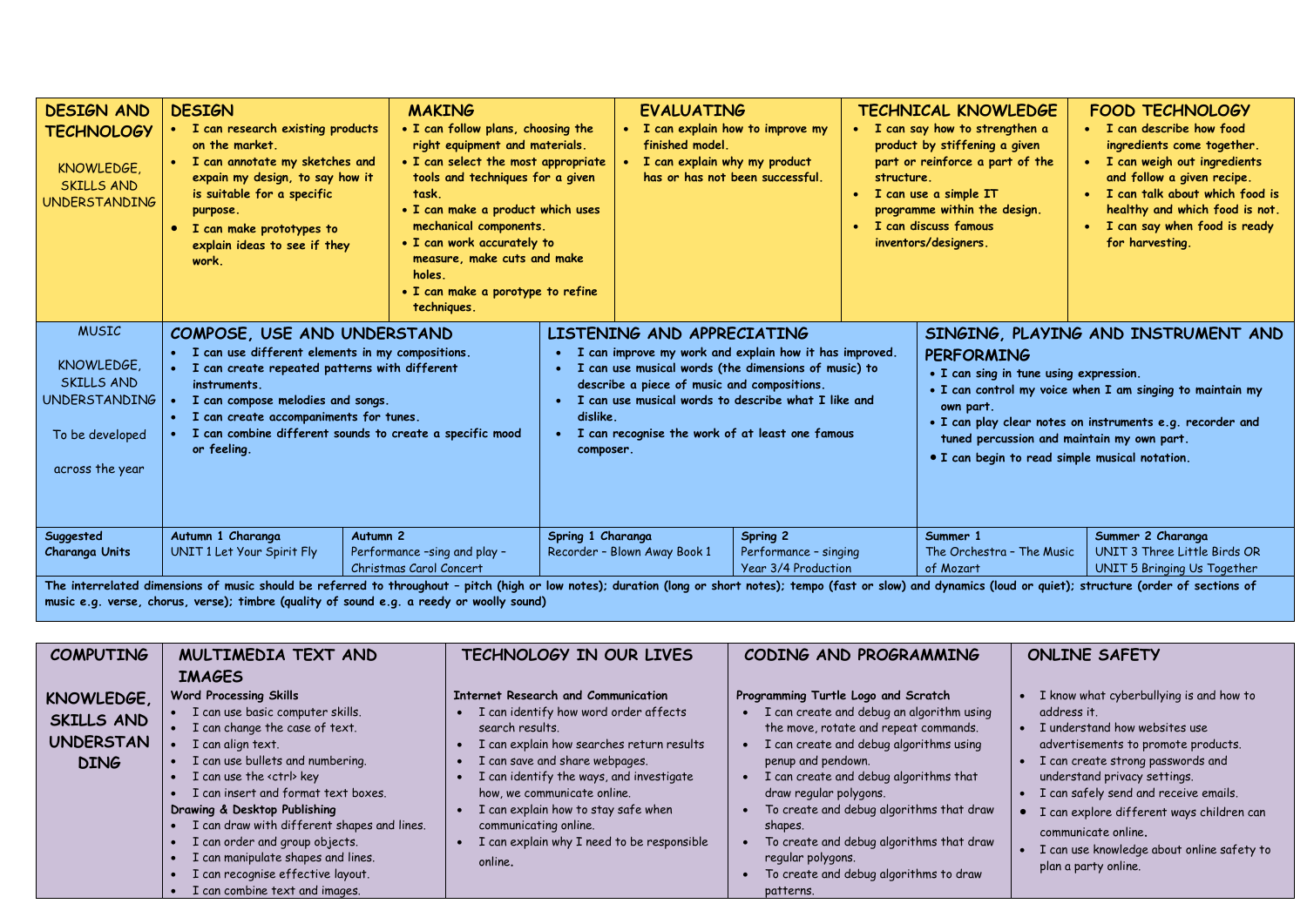|                                           | • I can lay out objects effectively.<br><b>Presentation Skills</b><br>• I can plan a branching story.<br>• I can create slide templates and organise<br>slides with hyperlinks<br>• I can add theme, transitions and animations<br>to a presentation.<br>I can use action settings.<br>I can insert audio and video<br>I can evaluate slide layout and make<br>improvements<br>Using & Applying<br>• I can use and combine appropriate software<br>to design, create and present an electronic<br>presentation.<br>• I can draw or design images and import them<br>into other software.<br>• I can research and use appropriate<br>information and images using the Internet.<br>· I can use effective design and layout in a<br>presentation.<br>I can present information on a particular<br>subject, including accompanying materials. |                                                                                                         |                                                                                                                                                                                                                                                                                                                                                                                                                                                                                                                       |                                                                                                                               |          |                                                                                                                                                                                                                                                                                                                                                                                                                                                                                                                                          |
|-------------------------------------------|--------------------------------------------------------------------------------------------------------------------------------------------------------------------------------------------------------------------------------------------------------------------------------------------------------------------------------------------------------------------------------------------------------------------------------------------------------------------------------------------------------------------------------------------------------------------------------------------------------------------------------------------------------------------------------------------------------------------------------------------------------------------------------------------------------------------------------------------|---------------------------------------------------------------------------------------------------------|-----------------------------------------------------------------------------------------------------------------------------------------------------------------------------------------------------------------------------------------------------------------------------------------------------------------------------------------------------------------------------------------------------------------------------------------------------------------------------------------------------------------------|-------------------------------------------------------------------------------------------------------------------------------|----------|------------------------------------------------------------------------------------------------------------------------------------------------------------------------------------------------------------------------------------------------------------------------------------------------------------------------------------------------------------------------------------------------------------------------------------------------------------------------------------------------------------------------------------------|
| PHYSICAL                                  | Autumn 1                                                                                                                                                                                                                                                                                                                                                                                                                                                                                                                                                                                                                                                                                                                                                                                                                                   |                                                                                                         | Spring 1                                                                                                                                                                                                                                                                                                                                                                                                                                                                                                              |                                                                                                                               | Summer 1 |                                                                                                                                                                                                                                                                                                                                                                                                                                                                                                                                          |
| <b>EDUCATION</b>                          | • Fitness / Invasion games                                                                                                                                                                                                                                                                                                                                                                                                                                                                                                                                                                                                                                                                                                                                                                                                                 |                                                                                                         | • Invasion games / Dance                                                                                                                                                                                                                                                                                                                                                                                                                                                                                              |                                                                                                                               |          | • Striking and fielding / Athletics                                                                                                                                                                                                                                                                                                                                                                                                                                                                                                      |
| KNOWLEDGE,<br>SKILLS AND<br>UNDERSTANDING | Autumn <sub>2</sub><br>• Gym / Athletics                                                                                                                                                                                                                                                                                                                                                                                                                                                                                                                                                                                                                                                                                                                                                                                                   |                                                                                                         | Spring 2<br>• Invasion Games / Outdoor and Adventurous Activities                                                                                                                                                                                                                                                                                                                                                                                                                                                     |                                                                                                                               | Summer 2 | • Striking and Fielding / Net Games                                                                                                                                                                                                                                                                                                                                                                                                                                                                                                      |
|                                           | <b>INVASION GAMES</b><br>• I can practise passing to a partner using a<br>number of sending and receiving techniques.<br>• I can improve the accuracy of my passes<br>and use space to keep possession better.<br>• I can remain in control of ball while<br>travelling.<br>• I can use communication skills to help others<br>know where they are going.<br>• I can look when travelling and see what<br>happens after I have passed ball.<br>• I can play games that involve keeping<br>possession and scoring in targets. (3vs 1<br>and 4vs 1 games.)<br>· I know which passes are best to keep<br>possession.<br>• I can find space to receive and support.                                                                                                                                                                            | <b>GYMNASTICS</b><br>of movement.<br>apparatus.<br>and apparatus.<br>contrasting actions.<br>sequences. | • I can develop and perform actions.<br>· I can practice and concentrate on quality<br>• I can link different balances moving in and<br>out of positions of stillness.<br>• I can transfer weight smoothly from one<br>part of body to another.<br>• I can use actions on floor and over,<br>through, across and along apparatus.<br>• I can vary and apply actions on floor and<br>• I can copy a partner's sequence on floor<br>• I can perform easy combinations of<br>• I can choose combinations that work in my | <b>DANCE</b><br>• I can improvise freely on my own and with<br>a partner, translating ideas from a<br>stimulus to a movement. |          | NET AND WALL GAMES<br>• I can practise throwing and catching with<br>a variety of different balls and using<br>different types of throwing.<br>I can hit the ball with a racket.<br>$\bullet$<br>I can use different shots.<br>$\bullet$<br>• I can play games using throwing and<br>catching skills.<br>• I can vary strength, length and direction<br>of throw.<br>• I know how I can make it difficult for<br>opponent to receive ball.<br>• I can understand attack and defence<br>tactics.<br>• I understand rules about the games. |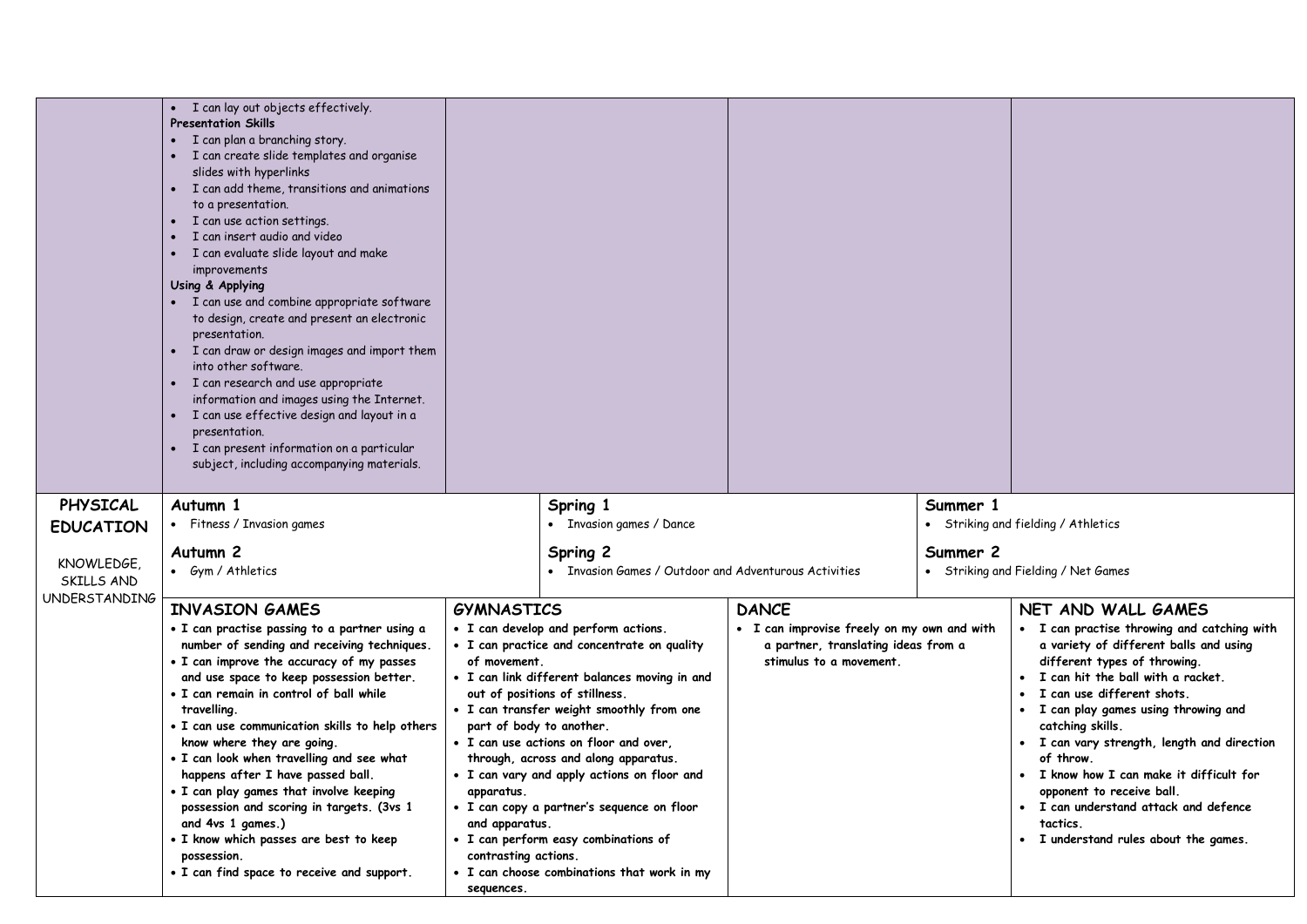| • I know what to think about when our team<br>has and hasn't got the ball.<br>• I know how to organise myself differently<br>to play each of the games successfully.<br>. I can understand patterns of play- if ball is<br>in a certain position I know where players<br>should be. |                                                                                                                                                                                                                                                                                                                                                                                                                                                                                                     | · I can keep up an activity over a period of<br>time and know what they need to warm<br>up and cool down for dance.                                                                                                                                                                                                                                                                                                                                                                                                                                                                                                                                                                                                                                                                                                                                                  |                                                                                                                                                                                                                                                                                      |
|-------------------------------------------------------------------------------------------------------------------------------------------------------------------------------------------------------------------------------------------------------------------------------------|-----------------------------------------------------------------------------------------------------------------------------------------------------------------------------------------------------------------------------------------------------------------------------------------------------------------------------------------------------------------------------------------------------------------------------------------------------------------------------------------------------|----------------------------------------------------------------------------------------------------------------------------------------------------------------------------------------------------------------------------------------------------------------------------------------------------------------------------------------------------------------------------------------------------------------------------------------------------------------------------------------------------------------------------------------------------------------------------------------------------------------------------------------------------------------------------------------------------------------------------------------------------------------------------------------------------------------------------------------------------------------------|--------------------------------------------------------------------------------------------------------------------------------------------------------------------------------------------------------------------------------------------------------------------------------------|
| STRIKING AND FIELDING<br>• I can consolidate and develop the range and<br>consistency of my skills in striking and<br>fielding games.<br>· I can recognise how specific activities<br>affect my body.<br>• I understand the importance of keeping<br>warm.                          | MULTISKILLS AND ATHLETICS<br>• I can choose skills and equipment to meet<br>the challenges they are set. E.g by<br>increasing the distance thrown.<br>· I can use different techniques, speeds and<br>effort to meet challenges set for running,<br>jumping and throwing.<br>. I can recognise and describe what my body<br>feel like during different types of activity.<br>. I can describe what happens to my heart,<br>breathing and temperature during different<br>types of athletic activity | OUTDOOR & ADVENTUROUS<br>• I can orientate simple maps and plans<br>• I can mark control points in correct<br>position on my map or plan (e.g. where<br>they find an object when following a photo<br>trail)<br>• I can find my way back to a base point.<br>I can co-operate to share roles within a<br>$\bullet$<br>group<br>• I can listen to other children's ideas when<br>planning a task<br>· I can change my ideas if they are not<br>working<br>• I can take responsibility for a role within<br>the group<br>• I can recognise that some outdoor<br>adventurous activities can be dangerous<br>· I can follow rules to keep myself and<br>others safe<br>· I can select appropriate<br>equipment/route/people to solve a problem<br>successfully<br>· I can choose effective strategies and<br>change ideas if not working<br>UKSA RESIDENTIAL OPPORTUNITY | <b>SWIMMING</b><br>. I can swim competently, confidently and<br>proficiently over a distance of at least 25m<br>· I can use a range of strokes effectively<br>e.g. front crawl, backstroke, breaststroke<br>• I can perform safe self-rescue in different<br>water based situations. |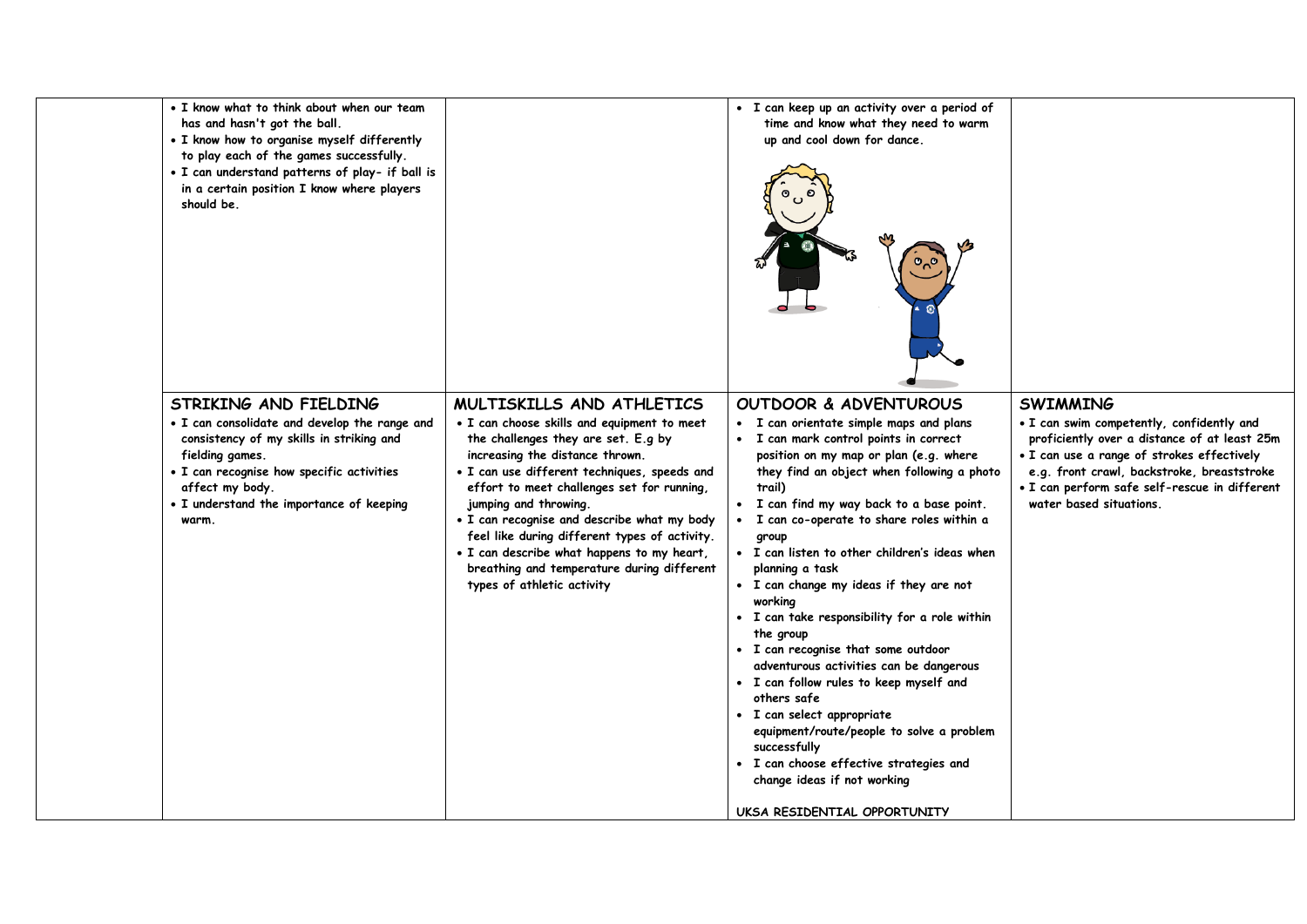| <b>SPANISH</b><br>KNOWLEDGE.<br><b>SKILLS AND</b><br><b>UNDERSTANDING</b> | <b>Speaking &amp; Listening</b><br>• I can accurately repeat the sounds in the Spanish<br>alphabet<br>I can pronounce Spanish words clearly so they can<br>be understood by others<br>• I can ask others short questions (eg what their<br>name is, or how old they are) and I can respond to<br>these questions using a short sentence, or phrase<br>I can sing a short Christmas song<br>I can use el/la/un/una when I am saying a noun<br>I can listen carefully to simple songs and rhymes in<br>Spanish and then join in |                                                                                                                                 | <b>Speaking &amp; Listening</b><br>· I can pronounce Spanish words clearly so they can<br>be understood by others<br>· I can use a sentence, or short phrase, to respond to<br>a question about how I am feeling<br>I can ask others how they are feeling, using a full<br>sentence<br>I can simply describe a noun using the correct<br>$\bullet$ .<br>article and an agreeing adjective (in speaking)<br>I can understand simple spoken descriptions that use<br>the vocabulary I have learnt<br><b>Reading &amp; Writing</b> |                                                                                                                                                                   |                     | <b>Speaking &amp; Listening</b><br>· I can describe objects and characters from a book I<br>have read using short phrases<br>I can speak in a full sentence, using words and<br>$\bullet$<br>grammatical structures from a book I have read as<br>a scaffold<br>Reading<br>I can read and understand a short passage using<br>familiar language<br>I can explain the main points in a short passage<br>$\bullet$<br><b>Writing</b><br>I can write simple phrases from memory - based on<br>$\bullet$ |                                                                                                                                                                                                                 |  |
|---------------------------------------------------------------------------|-------------------------------------------------------------------------------------------------------------------------------------------------------------------------------------------------------------------------------------------------------------------------------------------------------------------------------------------------------------------------------------------------------------------------------------------------------------------------------------------------------------------------------|---------------------------------------------------------------------------------------------------------------------------------|---------------------------------------------------------------------------------------------------------------------------------------------------------------------------------------------------------------------------------------------------------------------------------------------------------------------------------------------------------------------------------------------------------------------------------------------------------------------------------------------------------------------------------|-------------------------------------------------------------------------------------------------------------------------------------------------------------------|---------------------|------------------------------------------------------------------------------------------------------------------------------------------------------------------------------------------------------------------------------------------------------------------------------------------------------------------------------------------------------------------------------------------------------------------------------------------------------------------------------------------------------|-----------------------------------------------------------------------------------------------------------------------------------------------------------------------------------------------------------------|--|
|                                                                           | I can recognize and use the numbers from 1 -10<br>I can ask and answer a simple question about my age<br>I can respond to simple classroom instructions                                                                                                                                                                                                                                                                                                                                                                       |                                                                                                                                 | • I can read and understand simple descriptions that<br>use the vocabulary I have learnt<br>I can simply describe a noun using the correct<br>$\bullet$ .<br>article and an agreeing adjective (in writing)                                                                                                                                                                                                                                                                                                                     |                                                                                                                                                                   |                     | what I have read<br>I can use my knowledge of grammar to speak<br>$\bullet$<br>correctly<br>I can use vocabulary introduced as part of the new<br>$\bullet$<br>topic<br>I can use accurate pronunciation and intonation so<br>$\bullet$<br>others can understand what I am saying                                                                                                                                                                                                                    |                                                                                                                                                                                                                 |  |
| <b>RELIGIOUS</b>                                                          | Autumn 1                                                                                                                                                                                                                                                                                                                                                                                                                                                                                                                      |                                                                                                                                 | Spring 1                                                                                                                                                                                                                                                                                                                                                                                                                                                                                                                        |                                                                                                                                                                   |                     | Summer 1                                                                                                                                                                                                                                                                                                                                                                                                                                                                                             |                                                                                                                                                                                                                 |  |
| <b>EDUCATION</b>                                                          | Message (c)                                                                                                                                                                                                                                                                                                                                                                                                                                                                                                                   |                                                                                                                                 | Rites of Passage (C/H)                                                                                                                                                                                                                                                                                                                                                                                                                                                                                                          |                                                                                                                                                                   |                     | Creation (H)                                                                                                                                                                                                                                                                                                                                                                                                                                                                                         |                                                                                                                                                                                                                 |  |
| <b>IOW</b> locally                                                        | Concept A                                                                                                                                                                                                                                                                                                                                                                                                                                                                                                                     |                                                                                                                                 | Concept B                                                                                                                                                                                                                                                                                                                                                                                                                                                                                                                       |                                                                                                                                                                   |                     | <b>Concept B</b>                                                                                                                                                                                                                                                                                                                                                                                                                                                                                     |                                                                                                                                                                                                                 |  |
| agreed syllabus                                                           | Jesus' teaching and messages                                                                                                                                                                                                                                                                                                                                                                                                                                                                                                  |                                                                                                                                 | <b>Ritual</b>                                                                                                                                                                                                                                                                                                                                                                                                                                                                                                                   |                                                                                                                                                                   |                     | <b>Creation stories</b>                                                                                                                                                                                                                                                                                                                                                                                                                                                                              |                                                                                                                                                                                                                 |  |
| Living Difference                                                         | Autumn <sub>2</sub><br>Images: Angels (c)<br><b>Concept B</b><br>Angels                                                                                                                                                                                                                                                                                                                                                                                                                                                       |                                                                                                                                 | <b>Spring 2</b><br>Symbol (c)<br>Concept B<br>Symbol of the cross                                                                                                                                                                                                                                                                                                                                                                                                                                                               |                                                                                                                                                                   |                     | Summer 2<br>Protection (H)<br>Concept A<br>Raksha Bandhan                                                                                                                                                                                                                                                                                                                                                                                                                                            |                                                                                                                                                                                                                 |  |
|                                                                           | <b>COMMUNICATE</b>                                                                                                                                                                                                                                                                                                                                                                                                                                                                                                            | <b>APPLY</b>                                                                                                                    |                                                                                                                                                                                                                                                                                                                                                                                                                                                                                                                                 | <b>ENQUIRE</b>                                                                                                                                                    |                     | <b>CONTEXTUALISE</b>                                                                                                                                                                                                                                                                                                                                                                                                                                                                                 | <b>EVALUATE</b>                                                                                                                                                                                                 |  |
|                                                                           | . I can begin to describe my<br>responses to my experiences of<br>the concepts studied.                                                                                                                                                                                                                                                                                                                                                                                                                                       | · I can begin to describe examples<br>of how my responses are, or can<br>be, applied in my own life and<br>the lives of others. |                                                                                                                                                                                                                                                                                                                                                                                                                                                                                                                                 | · I can begin to describe key<br>concepts that are common to all<br>people, as well as those, that are<br>common to the lives of many living<br>a religious life. | specific religions. | · I can begin to describe ways in<br>which these concepts are<br>expressed by people living within                                                                                                                                                                                                                                                                                                                                                                                                   | • I can begin to evaluate the<br>human experience of the concept<br>by describing their value to<br>people and through discussing<br>with others can recognise,<br>identify and describe some<br>issues raised. |  |